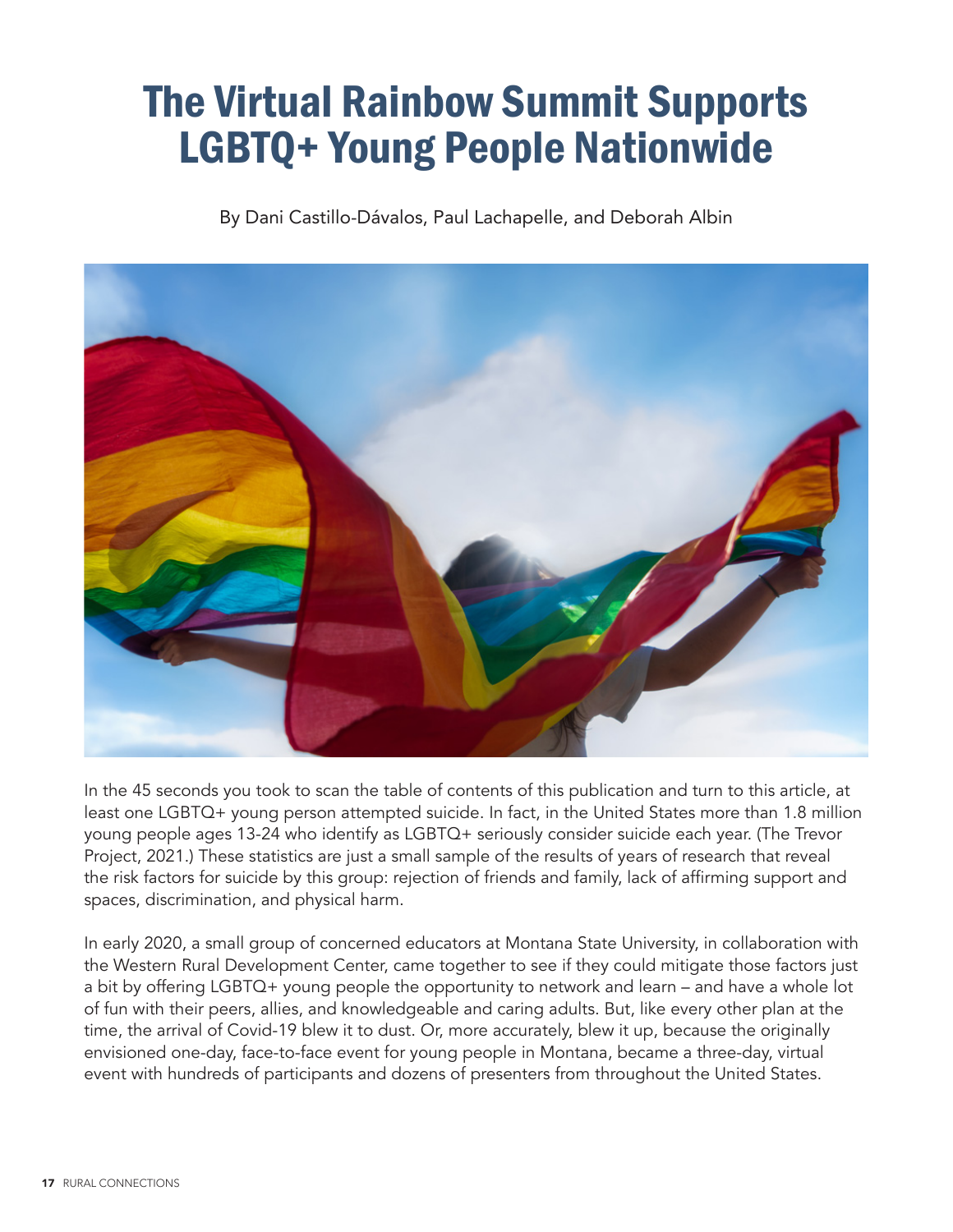**"While the opportunities to learn and network were the reasons to attend the daily sessions, the crown jewel of the Virtual Rainbow Summit was the Youth Leadership in Action Awards."**

Then in 2021, and still under a pandemic pall, the same formula was used, resulting in another three-day event that reached many more participants throughout the country and featured presenters of every age and expertise.

While the opportunities to learn and network were the reasons to attend the daily sessions, the crown jewel of the Virtual Rainbow Summit was the Youth Leadership in Action Awards. Born of the need to spend sponsorship funds in 2020 that were not used for food, travel, and the other logistics of an in-person event, the Awards became a way to impact communities far and wide.

The Youth Leadership in Action Awards application was open to all individuals or organizations that were either youth-led or serve youth and wanted to use the funds to increase LGBTQ+ inclusivity in their community, school, or family and friend groups. They were such a hit in 2020 that funds were raised in 2021 to continue these community-based leadership efforts. In two years, \$16,400.00 was awarded to 30 individuals and organizations for their grassroots LGBTQ+ education and advocacy efforts.

Some notable proposals and outcomes from the 2020 and 2021 Awards are presented here in the recipients own words, and you can see all the awardees at [www.virtualrainbowsummit.org/](http://www.virtualrainbowsummit.org/leadership-awards) [leadership-awards](http://www.virtualrainbowsummit.org/leadership-awards).

# Washington State 4-H Teen Equity and Inclusion Task Force

"We would like to facilitate and support an inclusive 4-H youth organization. Using compassion and empathy, our teen task force strives to create an open and safe environment to celebrate and embrace our diversity. We hope to work towards our goals through curating and presenting workshops to leaders in our state…provide training for our youth task force members…create materials and provide information to distribute around Washington state regarding best practices and how to support participation for diverse youth."

### Arizona 4-H Healthy Living Ambassadors – Youth Action Project

"Our Youth Action Teams has been working on ways to tackle student mental health issues in our community, specifically amongst LGBTQ+ students. We are aiming to hold workshops with 4-H volunteers, 4-H staff, teachers, parents, and anyone who would like to learn more about best practices for inclusivity when working with youth, specifically, those in the LGBTQ+ community."

#### Sidney LGBTQ Youth (Montana)

"Sidney LGBTQ Youth is a student organization started by a few wonderful and brave high schoolers who recognized the need for a safe space for LGBTQ young people growing up in rural Montana. Over the past year, young adult leaders from the community have built up this program to not only be a safe space for LGBTQ youth to exist, but also aims to improve the mental and physical health of young LGBTQ people. In an area with a high youth suicide rate, limited mental health services, and few mental health resources for LGBTQ youth specifically, this is a much-needed service."

#### Mercy Health Project (Michigan)

"The Muskegon County Homeless Continuum of Care Network (MCHCCN) has developed a task force to address the homeless youth crisis we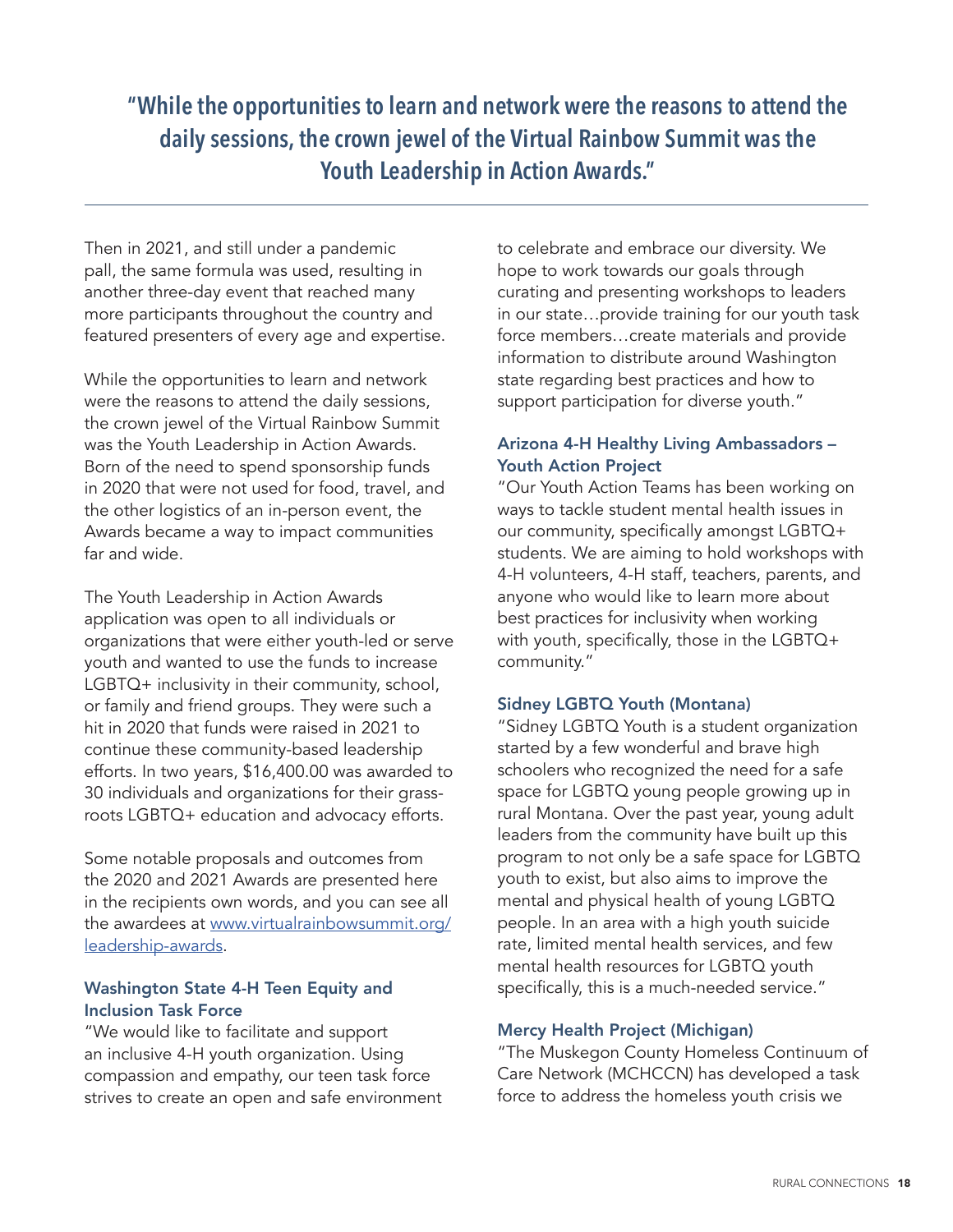face in our community. This program requires an active Youth Action Board, comprised of youths aged eighteen to twenty-four who are at risk or have current or previous lived homeless experience. There is a growing concern with the LGBTQ+ community and youth homelessness. The network would like to increase the access to homeless services for the youth LGBTQ+ population and give them a voice as well as leadership opportunities."

# Box Elder School Two-Spirit Youth Club (Montana)

"We would like to increase awareness around issues faced by LGBTQIA+ in our schools, families, and community. We would like to invite local tribal schools to participate in events such as hikes, pow-wows, gatherings, and eventually begin working toward locating families in our community that would be open to housing our transgender and LBGTQ+ youth who need a safe place to stay either from family, abusive relationships, or homelessness."

#### Monmouth City Has Pride (Oregon)

"Even for a small town, Monmouth has managed to accomplish so much by making its support of LGBTQ+ people known. A city-wide leadership committee has since developed to help plan significant events such as the Monmouth Pride Picnic and the Aids Awareness event that happened October 2021. With the help of two city counselors and a supportive cast of businesses, the small college town of Monmouth will work towards becoming a haven for inclusion and belonging for generations of university students to come."

Now, more than ever, it is important to offer resources, support, and fellowship to LGBTQ+ young people. As of this writing, there are 113 bills moving through 35 state legislatures that will halt or greatly reduce educators' ability to talk about LGBTQ+ issues (Pen America, 2022.) and, already in 2022 in the United States, 18 LGBTQ+-themed books have been banned or are facing bans. (Masters, J., 2022.) With yet another social institution – joining government, religion, and athletics – failing to offer affirmation and representation, projects like the Virtual Rainbow Summit and its participants, presenters, and sponsors, must step forward to fill these ever-expanding voids.

So, our work goes on. In 2022, we will continue this work with a national focus involving the



PHOTO: 2021 awardee, Monmouth City has Pride, displays 200 pride flags and a large cross-street banner purchased for the city's first ever "Pride Month" and Pride event.